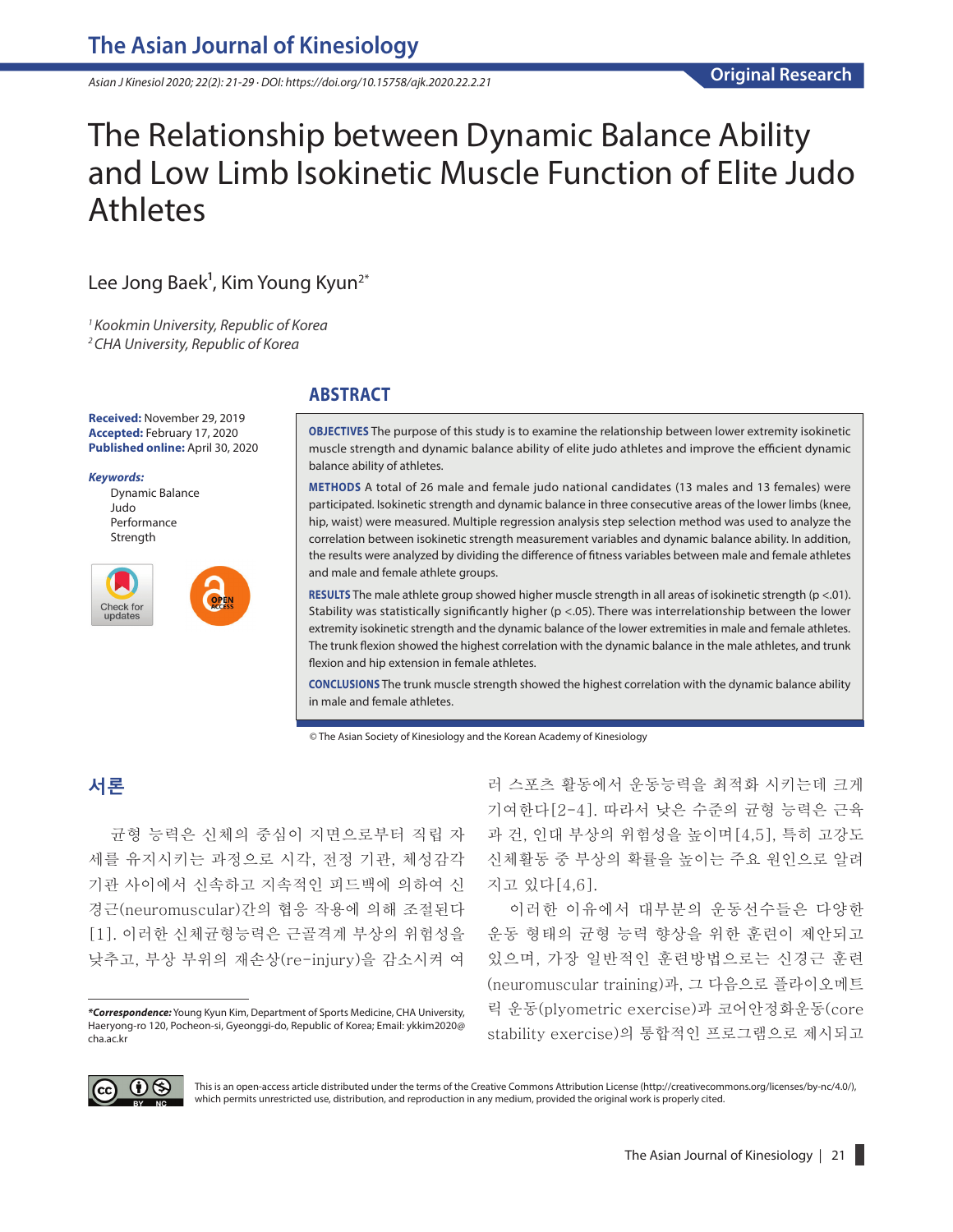있다[7-12]. 하지만 아직까지 이러한 훈련들이 운동수 행능력을 향상시키고 근골격계 손상을 예방하지 못한다 는 연구결과들도 보고되고 있다[13-18].

선수들의 운동수행능력과 균형능력과의 관계에 대 한 연구들은 아직 불분명한 실정이며, 균형 능력 향상 을 위한 대부분의 훈련프로그램이 개인의 특성을 고려 하여 적용하기에는 어려움이 있다[9].

한편, 등속성(isokinetic) 운동은 1960년대 후반부 터 임상 및 스포츠과학 연구에서 관절을 중심으로 근육 의 특성을 파악하기 위하여 다양하게 연구되어 왔으며, 관절부위를 중심으로 한 근력과 근 수축 속도에 대한 연 구와 운동의 효과분석, 운동 상태에 대한 평가와 처방, 재활운동 등의 다양한 스포츠분야에서 이용되고 있다 [20-21]. 이러한 등속성 근력 장비는 스포츠 현장에서 가장 활발하게 활용되고 있지만, 단관절 에 대한 근 기 능분석만 가능하고 관절간의 협응이나, 여러 응용동작 에 대한 평가에는 제한적이다.

현재 등속성 근력을 이용한 초기재활이나 다양한 훈 련프로그램들이 제안되고 있지만 장비의 가격이 고가 인 관계로, 선수들의 근력균형에 대한 평가에 주로 활 용되고 선수들의 훈련에 이용하기에는 어려운 실정이 다[19].

신체 균형에 대한 근육분절들의 개별 특성이 파악된 다면 선수들의 신체균형능력의 구체적인 훈련에 활용하 여 훈련의 효율성을 높일 수 있을 것으로 기대되지만, 아 직까지 선수들의 신체 균형과 근육분절들의 관계에 대 한 연구는 부족한 실정이다. 본 연구에서는 유도 대표팀 선수들의 무릎과 고관절, 몸통 등 연속된 단관절 부위들 의 개별 등속성 근력을 평가하여 직립자세에서의 동적 평형성과의 관계를 분석하고자 한다. 이러한 자료를 토 대로 단관절 근력 특성과 다관절 근력특성과의 운동 사 슬(kinetic chain) 개념의 통합적인 활용 여부를 확인하 고, 신체균형능력에 미치는 분절의 근력 특성을 파악하 여 선수들의 균형능력향상을 위한 훈련프로그램의 기초 자료로 활용하고자 한다. 이를 통해 선수들의 효율적인 균형능력향상으로 운동수행능력 향상과 부상 예방에 기 여할 수 있을 것으로 기대한다.

## **연구방법**

#### **연구대상**

본 연구의 대상자는 2018년 남녀 유도 국가대표 선

수들로서 남자(n=13), 여자(n=13), 총 26명을 대상으로 하였으며 남자 집단과 여자 집단으로 나누어서 하지 등 속성 근력과 동적평형성과의 관계를 분석하였다. 연구 대상자들의 신체적인 특성은 <Table 1>과 같다.

| <b>Table 1.</b> Subject characteristics |                  |                  |  |  |  |  |  |
|-----------------------------------------|------------------|------------------|--|--|--|--|--|
| <b>Variables</b>                        | Male $(n=13)$    | Female $(n=13)$  |  |  |  |  |  |
| Age (years)                             | $26.6 \pm 3.43$  | $25.5 \pm 2.11$  |  |  |  |  |  |
| Height (cm)                             | $176.9 \pm 7.24$ | $165.6 \pm 7.42$ |  |  |  |  |  |
| Weight (kg)                             | $93.9 \pm 23.72$ | $67.8 \pm 16.75$ |  |  |  |  |  |
| %Fat (%)                                | $16.9 \pm 6.10$  | $19.2 \pm 6.14$  |  |  |  |  |  |

#### **측정 항목 및 방법**

본 연구에서는 유도선수들의 하지 등속성 근력이 동 적평형성에 미치는 영향을 살펴보기 위해 신체 구성과 등속성 근력 3부위(무릎, 고관절, 몸통), 동적평형성등 의 체력 요인들을 측정하였다. 선수들은 각각 동일한 조 건하에 체력측정을 실시하였으며, 측정 간의 피로로 인 한 다른 측정 항목에 영향을 최소화하기 위하여 중복된 부위에 대한 평가는 30분 이상의 시간간격을 두고 측 정을 실시하였다.

## **신체 구성**

신체 구성은 신장계와 체성분분석기(Inbody-720, Inbody, Korea)를 이용하여 신장(height), 체중 (weight), 체지방률(%fat)을 측정하였다. 신장에는 일 차가 있으므로 측정 시간은 오전 9~11시 사이를 기준 으로 측정하였으며, 기록치는 cm단위로 기록하되 소수 점 첫째자리에서 반올림하여 기록했다.

#### **등속성 근력**

하지 관절의 근기능을 측정하기 위한 방법으로 무 릎, 고관절, 몸통 3부위를 등속성근력장비(Cybex 770, Cybex, USA)를 이용하여 측정하였다. 무릎관절의 최대 신전 및 굴곡 운동을 좌우 각각 정해진 운동속도(60°/s : 5회, 180°/s : 5회, 240°/s : 26회)로 실시하였으며, 고관절에서 최대 신전 및 굴곡 운동은 좌우 각각 (30°/s : 5회, 180°/s : 5회) 실시하였다. 몸통관절에서의 최대 신전 및 굴곡 각도는(30°/s :5회, 120°/s : 5회)로 실시 하였다. 연구대상자간에는 체중이 다르기 때문에 최대 토크(Nm)를 측정하여 체중(body weight, BW)으로 나 눈 상대치(%BW)를 함께 적용하여 제시하였다.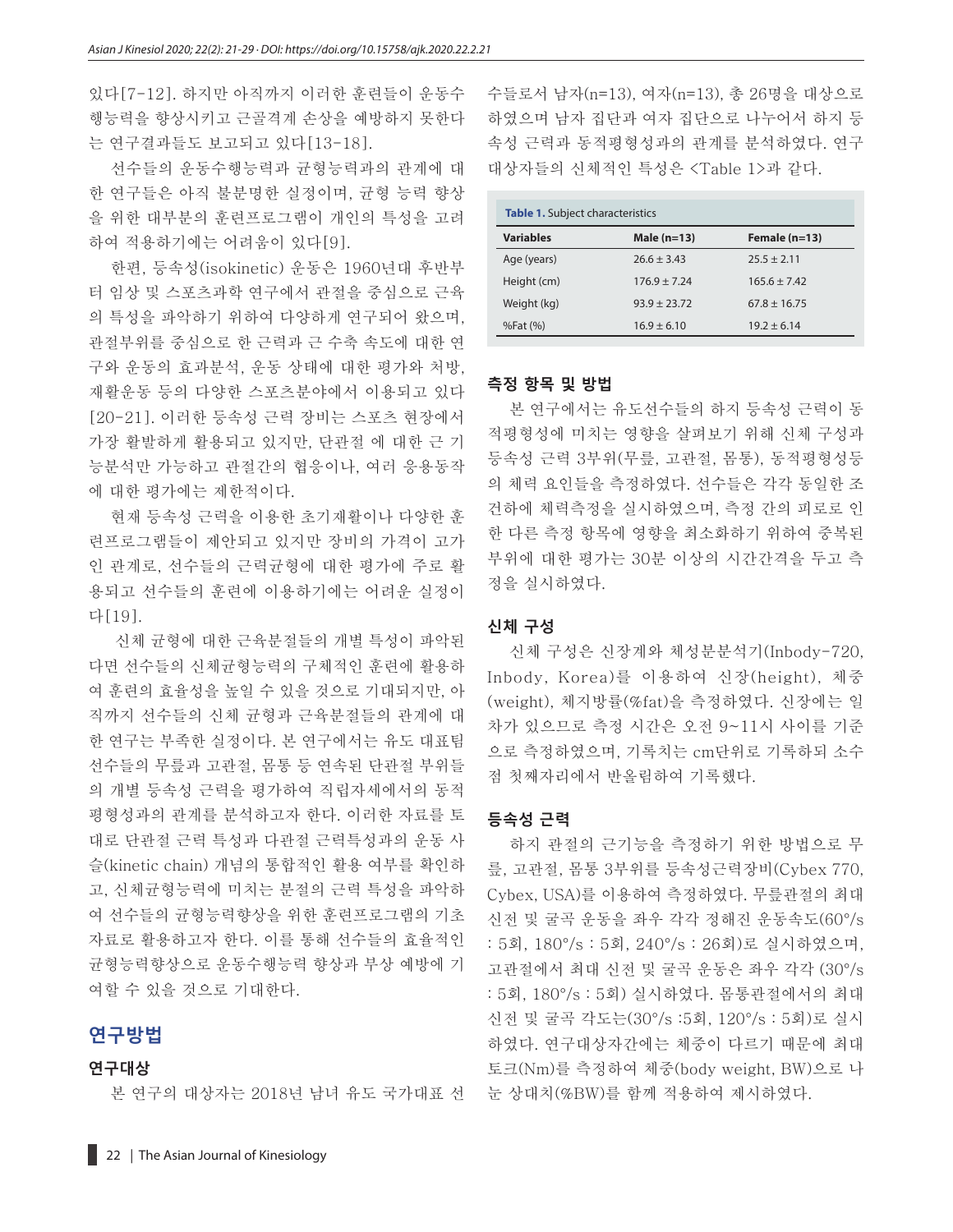#### **동적평형성**

동적평형성의 차이를 비교분석하기 위하여 동적평형 성 측정 장비(Balance System SD Biodex, USA)를 활 용하여 전후, 좌우, 전체의 안정성을 측정하였다[22]. 측정은 피험자 모두 맨발인 상황에서 동일하게 실시하 였으며 오른발을 먼저 실시한 이후 왼발을 실시하여 양 발의 동적평형성을 평가하였다. 측정 간에는 5분간의 휴식을 취한 후 측정을 실시하였으며, 사전에 다른 측 정을 한 피험자는 충분한 휴식 이후 동적평형성 측정을 실시하였다. 측정 프로토콜은 운동선수들의 측정 모델 인 athletes single leg test 에서 level 4모드로 실시 하였으며, 동적평형성의 결과는 세 부위의 측정값을 표 준점수 및 표준편차점수를 구하여 비교하였으며 표준 점수 및 표준편차점수가 낮을수록 안정성이 높은 결과 를 의미한다.

#### **자료처리**

본 연구의 자료처리는 Window SPSS 23.0 버전 통 계 프로그램을 이용하여 평균과 표준편차를 제시하였 다. 유도선수들의 하지 부위별 등속성 최대 근력과 동적 평형성 각 변인간의 관련성을 분석하기 위하여 남녀별 독립표본t검정과 상관관계분석(correlation analysis) 을 실시하였다. 관련이 있는 변인들 중 동적균형성과 상관성이 있는 요소들을 다시 다중회귀분석(multiple regression analysis)을 이용하여 단계선택방식으로 변 인을 투입하여 분석하였다. 상관분석에서 0.9이상의 상 관관계도가 높은 변인들은 다중공선성 문제를 제거하 기 위해 변인을 제외시켰다. 통계적 유의 수준은 α=.05 로 설정하였다.

## **결과**

#### **하지 등속성 근력의 남녀 간 차이**

등속성 각근력 굴근과 신근, 고관절 근력의 굴 근과 신근, 몸통근력의 굴근과 신근 등 모든 등속 성 근력에서 남녀 간에 통계적 차이는 <Table 2> 과 같다. 모든 등속성 근력 항목에서 통계적으로 높 은 유의한 차이가 있었다(p<.01). 남녀 간의 근력 평 균에서 차이를 살펴보면 요근력 신근(M=344.33, W=227.38)에서 평균간 가장 큰 차이가 있었고, 그 다 음 요근력 요근(M=295.92, W=176.00), 고관절근력 우신근(M=346.77, W=231.62), 고관절근력 좌신근 (M=331.62, W=227.38) 순서로 근력의 평균 크기의 차이가 있었다.

| Table 2. Isokinetic strength differences between men and women<br>(Mean±SD) |       |             |           |       |                  |     |  |  |
|-----------------------------------------------------------------------------|-------|-------------|-----------|-------|------------------|-----|--|--|
| <b>Variables</b>                                                            | Group | <b>Mean</b> | <b>SD</b> | t     | $\boldsymbol{p}$ |     |  |  |
| Right<br>Knee Fl                                                            | M     | 125.54      | 19.073    | 5.949 | .000             | *** |  |  |
|                                                                             | W     | 78.62       | 21.093    |       |                  |     |  |  |
| Right                                                                       | M     | 226.46      | 49.978    |       |                  | *** |  |  |
| <b>Knee Ex</b>                                                              | W     | 138.85      | 25.491    | 5.631 | .000             |     |  |  |
| Left                                                                        | M     | 109.69      | 37.933    |       |                  | **  |  |  |
| Knee Fl                                                                     | W     | 75.77       | 21.522    | 2.804 | .010             |     |  |  |
| Left                                                                        | M     | 202.62      | 76.693    | 2.824 | .009             | **  |  |  |
| <b>Knee Ex</b>                                                              | W     | 137.77      | 31.164    |       |                  |     |  |  |
| Right<br>Hip Fl                                                             | M     | 137.92      | 33.905    |       |                  | *** |  |  |
|                                                                             | W     | 80.54       | 13.788    | 5.653 | .000             |     |  |  |
| Right<br>Hip Ex                                                             | M     | 346.77      | 72.066    |       |                  | *** |  |  |
|                                                                             | W     | 231.62      | 64.652    | 4.288 | .000             |     |  |  |
| Left<br>Hip Fl                                                              | M     | 133.85      | 33.286    |       |                  | *** |  |  |
|                                                                             | W     | 78.23       | 19.863    | 5.173 | .000             |     |  |  |
| Left                                                                        | M     | 331.62      | 84.339    |       |                  | **  |  |  |
| Hip Ex                                                                      | W     | 227.38      | 67.743    | 3.474 | .002             |     |  |  |
| Trunk                                                                       | M     | 344.33      | 81.889    |       |                  | *** |  |  |
| Ex                                                                          | W     | 198.20      | 44.899    | 5.035 | .000             |     |  |  |
| Trunk                                                                       | M     | 285.92      | 73.358    |       |                  | *** |  |  |
| FI                                                                          | W     | 176.00      | 35.668    | 4.319 | .000             |     |  |  |
| $*$ n< 05 $**$ n< 01 $**$ n< 001 M-Mon W-Woman EL - Elovian Ey -            |       |             |           |       |                  |     |  |  |

\* *p*<.05, \*\* *p*<.01, \*\*\* *p*<.001, M=Men, W=Women, Fl = Flexion, Ex = Extension

#### **동적평형성의 남녀 간 차이**

동적평형성 의 남녀 간의 차이는 <Table 3>와 같 다. 우측의 경우 전체균형점수(t=2.486, p=.020)와 전 후균형점수(t=2.372, p=.031), 좌우균형점수(t=2.353, p=.030)가 통계적으로 유의한 차이(p<.05)가 나타났 다. 좌측은 전체균형점수(t=2.253, p=.041) 만 유의한 차이를 나타냈고(p<.05) 다른 요인들은 유의한 차이가 없었다.

#### **하지 등속성 근력과 동적평형성 다중회귀분석**

하지 등속성 근력과 동적평형성의 다중회귀분석 결 과는 <Table 4>와 같다. 좌우 동적평형성은 전체적으 로 몸통 굴근과의 통계적으로 유의한 관계가 나타났다. 각각의 설명력을 살펴보면 표준계수 점수에서 전체균형 능력(overall stability index)과 우측은 76.6%, 좌측은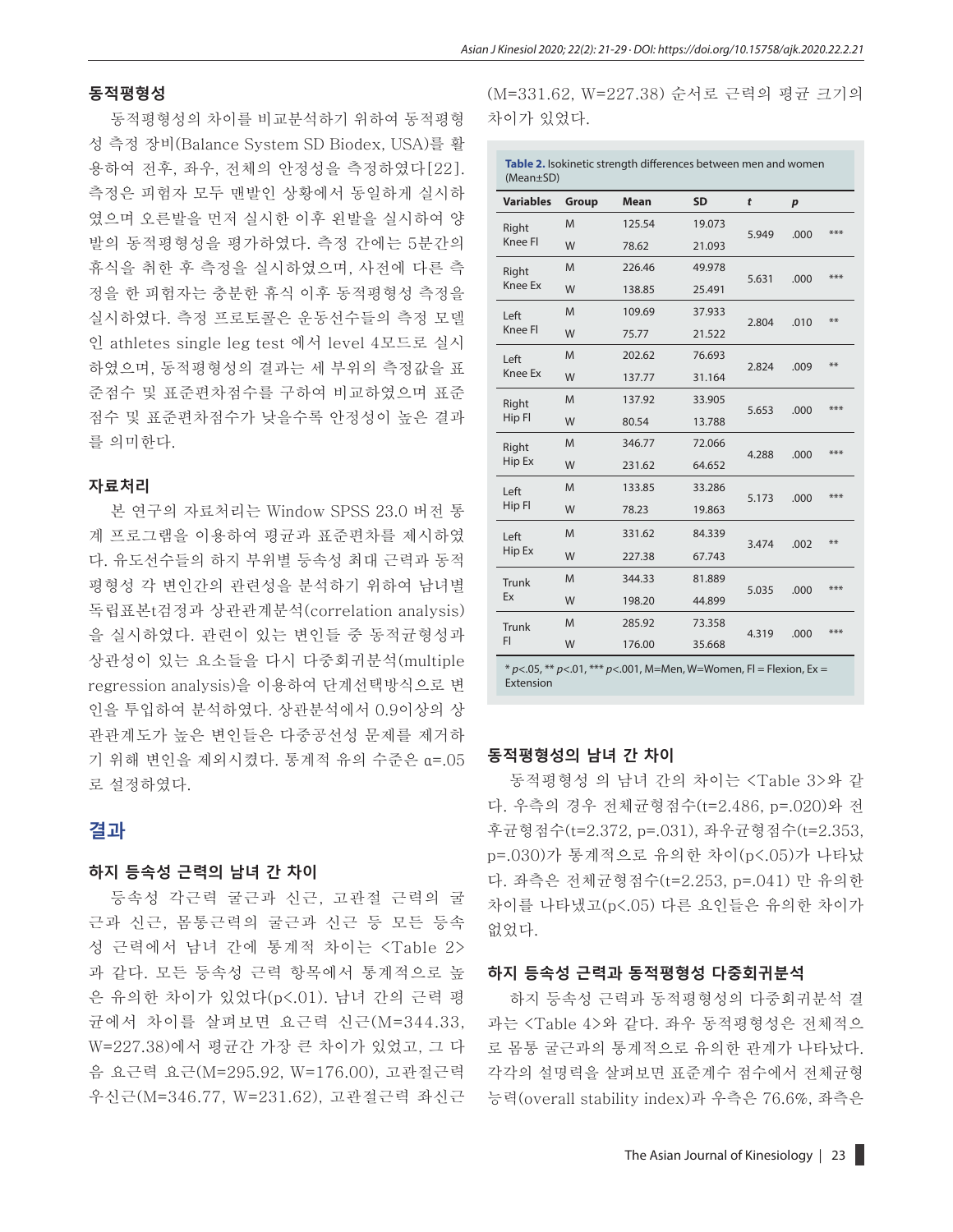70.1% 설명력을 나타냈으며, 전후 균형능력(anterior posterior index)에서는 우측에서 76.8%, 좌측에 서 67.3%를 나타냈다. 좌우 균형능력(medial lateral index)에서는 우측은 70.9%, 좌측은 56.5%의 설명력 을 나타냈다.

| Table 3. Dynamic balance ability differences between men and women<br>$(Mean \pm SD)$ |       |             |           |       |                  |    |  |
|---------------------------------------------------------------------------------------|-------|-------------|-----------|-------|------------------|----|--|
| <b>Variables</b>                                                                      | Group | <b>Mean</b> | <b>SD</b> | t     | $\boldsymbol{p}$ |    |  |
| Right                                                                                 | M     | 2.515       | 1.2562    | 2.486 | .020             | ¥. |  |
| OSI                                                                                   | W     | 1.569       | .5528     |       |                  |    |  |
| Right<br><b>API</b>                                                                   | M     | 1.869       | 1.0234    |       |                  | *  |  |
|                                                                                       | W     | 1.146       | .4013     | 2.372 |                  |    |  |
| Right<br><b>MLI</b>                                                                   | M     | 1.415       | .6517     |       | .030             | *  |  |
|                                                                                       | W     | .938        | .3305     | 2.353 |                  |    |  |
| Left                                                                                  | M     | 2.746       | 1.6353    |       |                  | ¥. |  |
| <b>OSI</b>                                                                            | W     | 1.685       | .4598     | 2.253 | .041             |    |  |
| Left                                                                                  | M     | 2.131       | 1.5151    |       |                  |    |  |
| <b>API</b>                                                                            | W     | 1.238       | .4134     | 2.049 | .060             |    |  |
| Left                                                                                  | M     | 1.369       | .5633     |       |                  |    |  |
| <b>MLI</b>                                                                            | W     | .969        | .3683     | 2.143 | 0.44             |    |  |

\* *p*<.05, \*\* *p*<.01, \*\*\* *p*<.001, M=Men, W=Women R/LOSI=Right/Left Overall Stability Index, R/LAPI=Right/Left Anterior posterior Index, R/LMLI=Right/Left Medial lateral Index

## **남자선수집단 하지 등속성 근력과 동적평형성 다중회 귀분석**

남자선수집단의 하지 등속성 근력과 동적평형성의 다중회귀분석 결과는 <Table 5>과 같다. 좌우 동적평형 성전체적으로 몸통굴근과의 통계적으로 유의한 관계가 나타났다. 각각의 설명력을 살펴보면 표준계수 점수에서 전체균형능력과 우측은 73.8%, 좌측은 68.9% 설명력을 나타냈으며, 전후 균형능력에서는 우측에서 73.3%, 좌 측에서 68.2%를 나타냈다. 좌우 균형능력에서는 우측은 78.2%, 좌측은 73.8%의 설명력을 나타냈다.

## **여자선수집단 하지 등속성 근력과 동적평형성 다중회 귀분석**

여자선수집단의 하지 등속성 근력과 동적평형성의 다중회귀분석 결과는 <Table 6>과 같다. 우측 동적평 형성과 고관절 신전근과 유의한 관계(p<.05)가 나타났 다. 좌측 동적평형성의 경우 몸통신근과 전체균형능력, 전후균형능력과 유의한 관계(p<.05)가 나타났다. 각각의 설명력을 살펴보면 표준계수 점수에서 우측 전체균형능 력과 고관절 신근의 관계는 81.5%, 좌측 전체균형능력 과 몸통신근은 75% 설명력을 나타냈다. 우측 전후 균형 능력에서는 고관절 신근과 몸통 굴신비율이 각각 91.1% 의 설명력을 나타냈다. 좌측은 몸통 신근과 64.7% 설명 력을 나타냈다. 우측 좌우 균형능력에서는 고관절 신근

| Table 4. Lower extremity isokinetic muscle strength and SD balance multiple regression analysis |            |                                          |           |         |        |      |                      |       |  |
|-------------------------------------------------------------------------------------------------|------------|------------------------------------------|-----------|---------|--------|------|----------------------|-------|--|
| Variable                                                                                        | Variable   | <b>Unstandardized</b><br>coefficients(b) | <b>SE</b> | $\beta$ | t      | p    | <b>Durbin-Watson</b> | $R^2$ |  |
| <b>ROSI</b>                                                                                     | (Constant) | $-0.057$                                 | .399      |         | $-142$ | .889 |                      |       |  |
|                                                                                                 | TF(Nm)     | .009                                     | .002      | .766    | 5.325  | .000 | 2.501                | .586  |  |
| RAPI                                                                                            | (Constant) | $-0.088$                                 | .297      |         | $-296$ | .770 | 2.471                | .590  |  |
|                                                                                                 | TF(Nm)     | .006                                     | .001      | .768    | 5.369  | .000 |                      |       |  |
| RMLI                                                                                            | (Constant) | .050                                     | .262      |         | .190   | .851 | 2.278                | .502  |  |
|                                                                                                 | TF(Nm)     | .001                                     | .709      | .709    | 4.492  | .005 |                      |       |  |
| LOSI                                                                                            | (Constant) | .250                                     | .437      |         | .572   | .574 | 2.296                | .492  |  |
|                                                                                                 | TF(Nm)     | .008                                     | .002      | .701    | 4.290  | .000 |                      |       |  |
|                                                                                                 | (Constant) | .104                                     | .371      |         | .280   | .783 |                      | .453  |  |
| LAPI                                                                                            | TF(Nm)     | .006                                     | .002      | .673    | 3.964  | .001 | 2.046                |       |  |
|                                                                                                 | (Constant) | .328                                     | .286      |         | 1.147  | .266 | 2.301                | .319  |  |
| <b>LMLI</b>                                                                                     | TF(Nm)     | .003                                     | .001      | .565    | 2.985  | .008 |                      |       |  |

\* *p*<.05, \*\* p<.01, \*\*\* *p*<.001, TF=Trunk Flexion

R/LOSI=Right/Left Overall Stability Index, R/LAPI=Right/Left Anterior posterior Index, R/LMLI=Right/Left Medial lateral Index SE=Standard Error, β=Unstandardized coefficients((β)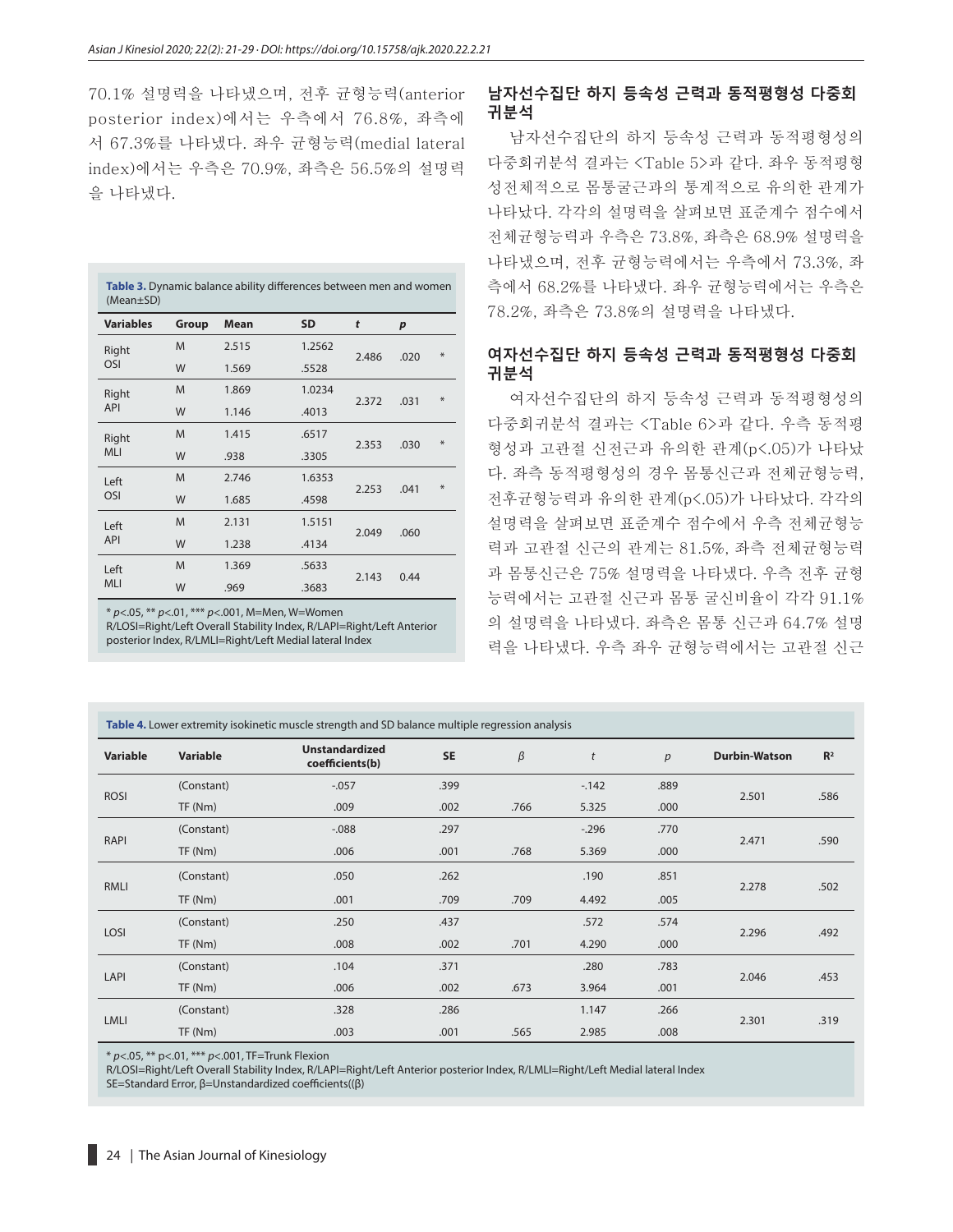| Table 5. Lower extremity isokinetic muscle strength and SD balance multiple regression analysis in male athletes |            |                                          |           |         |                  |      |                      |                |  |
|------------------------------------------------------------------------------------------------------------------|------------|------------------------------------------|-----------|---------|------------------|------|----------------------|----------------|--|
| Variable                                                                                                         | Variable   | <b>Unstandardized</b><br>coefficients(b) | <b>SE</b> | $\beta$ | $\boldsymbol{t}$ | p    | <b>Durbin-Watson</b> | R <sup>2</sup> |  |
|                                                                                                                  | (Constant) | $-0.603$                                 | .861      |         | $-.701$          | .499 | 2.335                | .545           |  |
| <b>ROSI</b>                                                                                                      | TF(Nm)     | .010                                     | .003      | .738    | 3.463            | .006 |                      |                |  |
| RAPI                                                                                                             | (Constant) | $-.471$                                  | .647      |         | $-729$           | .483 | 2.389                | .537           |  |
|                                                                                                                  | TF(Nm)     | .007                                     | .002      | .733    | 3.404            | .007 |                      |                |  |
|                                                                                                                  | (Constant) | $-736$                                   | .540      |         | $-1.363$         | .203 | 2.528                | .611           |  |
| RMLI                                                                                                             | TF(Nm)     | .006                                     | .002      | .782    | 3.962            | .003 |                      |                |  |
| LOSI                                                                                                             | (Constant) | $-472$                                   | .996      |         | $-.474$          | .647 | 2.015                | .475           |  |
|                                                                                                                  | TF(Nm)     | .010                                     | .003      | .689    | 2.854            | .019 |                      |                |  |
|                                                                                                                  | (Constant) | $-0.516$                                 | .815      |         | $-634$           | .542 |                      |                |  |
| LAPI                                                                                                             | TF(Nm)     | .008                                     | .003      | .682    | 2.796            | .021 | 2.062                | .465           |  |
| <b>LMLI</b>                                                                                                      | (Constant) | $-0.603$                                 | .861      |         | $-.701$          | .499 |                      | .545           |  |
|                                                                                                                  | TF(Nm)     | .010                                     | .003      | .738    | 3.463            | .006 | 2.335                |                |  |

\* *p*<.05, \*\* p<.01, \*\*\* *p*<.001, TF=Trunk Flexion

R/LOSI=Right/Left Overall Stability Index, R/LAPI=Right/Left Anterior posterior Index, R/LMLI=Right/Left Medial lateral Index

SE=Standard Error, *β*=Unstandardized coefficients((β)

**Table 6.** Lower extremity isokinetic muscle strength and SD balance multiple regression analysis in female athletes

| Variable    | Variable   | <b>Unstandardized</b><br>coefficients(b) | <b>SE</b> | $\beta$ | t       | $\boldsymbol{p}$ | <b>Durbin-Watson</b> | R <sup>2</sup> |
|-------------|------------|------------------------------------------|-----------|---------|---------|------------------|----------------------|----------------|
|             | (Constant) | .116                                     | .380      |         | .306    | .768             | 2.433                | .664           |
| <b>ROSI</b> | RHE (Nm)   | .006                                     | .002      | .815    | 3.977   | .004             |                      |                |
| RAPI        | (Constant) | .700                                     | .300      |         | 2.332   | .052             | 1.942                |                |
|             | RHE (Nm)   | .005                                     | .001      | .911    | 7.809   | .000             |                      | .905           |
|             | (Constant) | .293                                     | .242      |         | 1.213   | .260             | 2.474                | .503           |
| <b>RMLI</b> | RHE (Nm)   | .003                                     | .001      | .709    | 2.843   | .022             |                      |                |
|             | (Constant) | $-115$                                   | .590      |         | $-196$  | .850             | 1.863                |                |
| LOSI        | TF(Nm)     | .011                                     | .003      | .750    | 3.204   | .013             |                      | .562           |
| LAPI        | (Constant) | $-146$                                   | .605      |         | $-.242$ | .815             |                      |                |
|             | TF(Nm)     | .008                                     | .003      | .647    | 2.401   | .043             | 1.500                | .419           |

\* *p*<.05, \*\* p<.01, \*\*\* *p*<.001, TF=Trunk Flexion, RHE=Right Hip Extensor

R/LOSI=Right/Left Overall Stability Index, R/LAPI=Right/Left Anterior posterior Index, R/LMLI=Right/Left Medial lateral Index SE=Standard Error, β=Unstandardized coefficients (β)

이 70.9%의 설명력을 나타냈으며 좌측의 경우 상관관 계가 낮아 회귀관계방정식이 성립하지 못하였다.

## **논의**

본 연구에서는 현재 남녀 유도 국가대표팀 선수를 대상으로 등속성 근력과 동적평형성의 관련성을 분석 하고자 하였다. 이를 통하여 선수들의 동적평형성 향

상을 위한 분절의 근력 특성을 선수들의 훈련프로그램 에 반영하여 훈련의 효율성 증대시키고 선수들의 운동 수행능력 향상과 부상을 예방을 위한 기초자료로 활용 하고자 하였다.

연구결과, 남녀 선수 간 우측 하지 전체균형과 전후 균형, 좌ㆍ우균형 및 좌측하지 전체균형에는 유의한 차 이가 있었다. 이는 와 Ringsberg [23]와 Kligyte [24], McCurdy [25]의 연구들에서도 남녀선수들 간의 근력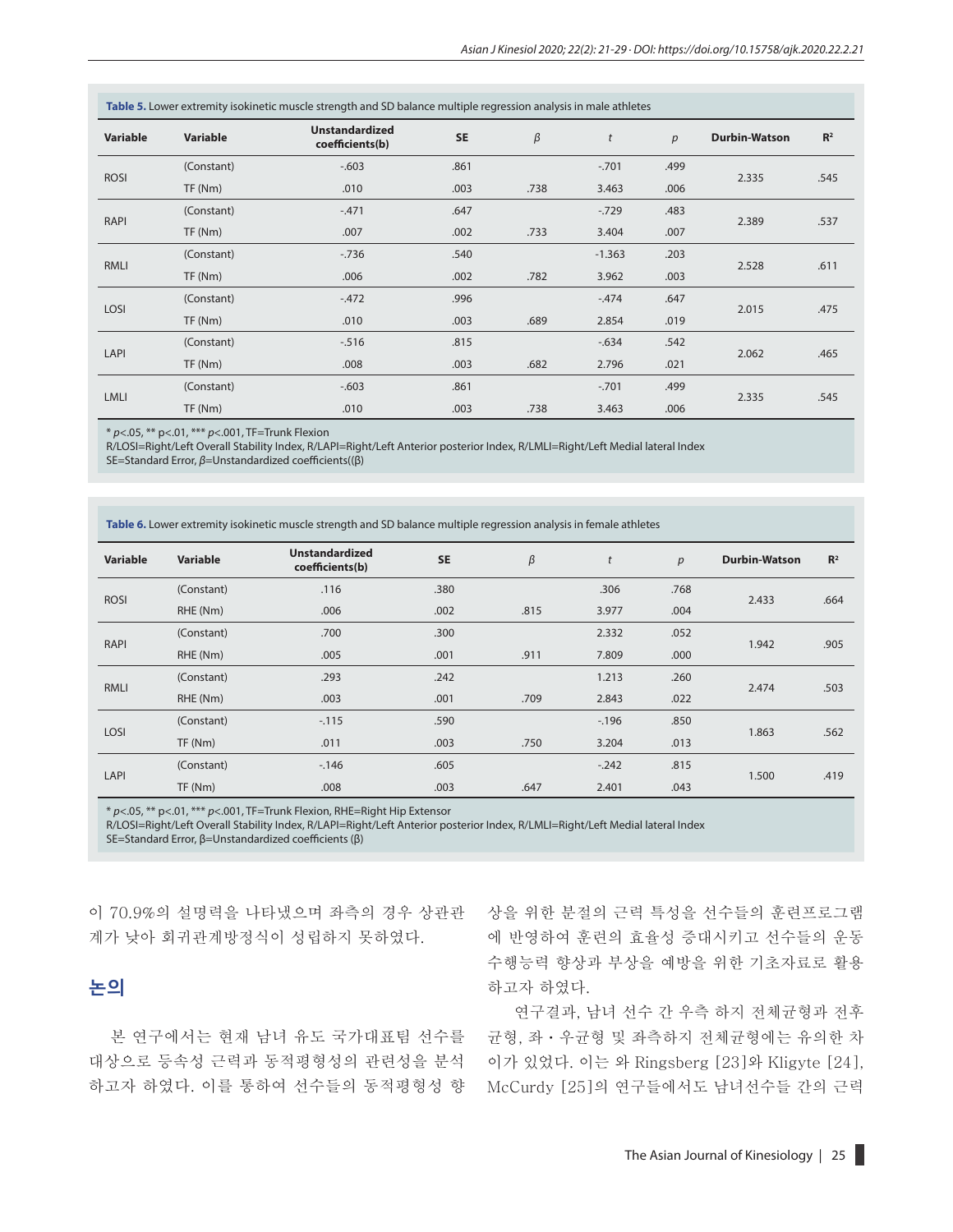과 균형능력차이가 균형능력에 영향을 미치지 못했다 는 연구결과와 일치하였다. 반면, Blackburn [26]은 6 주간의 근력 또는 고유수용성감각훈련 및 복합훈련 집 단으로 나누어 훈련을 실시한 결과 정적균형능력은 개 선시키지 못하였지만 동적평형성은 증가시킬 수 있다고 하였다. 관절의 기능에서 주동근과 길항근의 적절한 조 화와 균형은 인대의 안정성을 제공하고 관절면에 가해 지는 압력을 균등하게 하는 등 관절의 안정성에 중요한 요인이다. 관절의 안정성은 정적과 동적 기전의 결과물 로, 신체의 정적인 안정성은 뼈, 인대, 관절낭과 같은 수 동적 구조로부터 발생되고, 동적인 안정성은 근수축에 의해 발생된다[27]. 본 연구에서는 정적인 자세에서 움 직이는 동적인 지면에 대한 안정성을 측정한 것으로써 남자선수들은 여자선수들에 비해 근력은 높았지만 관 절의 안정성에 영향을 미치는 주요 변인인 주동근과 길 항근의 비율에서는 차이가 없었고, 무게중심이 낮은 신 체구조적인 특징차이가 여자선수집단의 균형능력이 남 자선수집단보다 더 높게 나타난 이유로 사료된다[28].

하지 등속성 근력과 동적평형성과의 다중회귀분석 결과 오른쪽과 왼쪽의 전체균형과 전후균형, 좌우균형 모두 몸통굴근과 상호관계가 높은 것으로 나타났다. 남 녀별로 구분하여 남자선수들의 등속성 근력과 동적평 형성과의 회귀분석결과에서는 남녀통합 회귀분석결과 와 같이 몸통굴근에서 유의한 관계(right/left overall Index: p=.006, p=.019)를 나타냈다. 오른쪽 전체균형 점수에서는 몸통굴근이 73.8%의 설명력을 나타냈고, 왼쪽 전체균형점수에서는 몸통굴근이 68.9%의 설명력 을 나타냈다. 전후균형점수에서는 몸통굴근이 우측은 73.3%, 좌측은 68.2%의 설명력을 나타냈다. 좌우균형 에서서는 몸통굴근이 우측은 78.2%, 좌측은 73.8%의 설명력을 나타냈다. 여자선수들의 등속성 근력과 동적 평형성과의 다중회귀분석결과에서는 우측의 경우 전체 균형점수에서 고관절신근이(p=.004)유의한 관계를 나 타냈고, 균형능력과 81.5%의 설명력을 나타냈다. 우측 전후균형에서는 고관절신근(p=.000)이 관계가 있는 것 으로 나타났고, 고관절 신근이 91.1%의 설명력을 나타 냈다. 왼쪽다리의 균형능력에서는 전체균형과 전후균 형모두 몸통굴근과 관계가 유의하게(p=.013, p=.043) 나타났다. 전체균형에서는 몸통굴근이 75%의 설명력 을 나타냈고, 전후균형에서는 몸통굴근이 64.7%의 설 명력을 나타냈다.

직립 자세 균형능력은 기저면(base of support)과 직 립자세의안정성이 제한(limits of stability)되는 범위에 서 신체중력중심(center of gravity)을 유지하는데 신 체의 능력으로 써 정의될 수 있다. 기저면 안에서 신체 중력중심을 유지했을 때 신체적 안정성이 유지되고, 신 체중력중심이 기저면을 벗어난다면 직립 자세의 안정성 은 감소된다. 자세의 안정성을 유지하기 위해서는 수의 적인 움직임이 일어나기 전 무의식적이고 반사적으로 제어가 일어난다는 운동계의 자동적인 반응(automatic postural responses)으로 알려져 있다[28, 29]. 이러 한 자동적인 균형유지를 위한 반응들은 크게 발목과 엉 덩이가 주요 균형유지를 담당하며, Horak [17]은 발 목의 체중 이동에 수행능력에 대하여 근전도를 이용하 여 정량화한 연구에서는 전방으로의 체중이동 시 비복 근(gastrocnemius), 대퇴이두근(hamstring), 허리부위 의 옆 근육 순으로 활성화되는 후방근육의 특징적인 패 턴을 보고하였다. 반대로 후방에 대한 근육의 활성화는 전경골근(tibialis anterior), 대퇴사두근(quadriceps), 복부근 등의 순으로 활성화 된다고 하였으며, 내측 체 중이동은 외측근육들을 활성화시키고 외측으로의 체 중이동은 내측의 근육들을 활성화시키며 서로 반대되 는 방향의 근육들이 활성화되는 경향에 대하여 보고하 였다. 특히 Hodges [30, 31]는 복횡근(transversus abdominis)과 같은 심부근육이 자세의 안정화 근육으 로써 기능을 한다고 설명하였으며, 복사근(obliques)과 다열근(multifidus), 복직근(rectus abdominis)등과 같 은 체간근육들이 다양한 방향에 대한 안정성을 유지한 다고 보고하고 있다. 또한 여러 연구들에서도 몸통의 근 력의 신체균형능력과의 높은 상관관계에 대해 보고되고 있다[33-36]. Barati [37]는 일반 건강한 성인을 대상 으로 한 연구에서 몸통의 전후좌우 코어부위의 근지구 력과 정적균형과의 높은 상관관계가 있다고 보고하였고, Yan [38]은 국가대표 프리스타일 스키 남자선수들을 대 상으로 한 연구에서 등속성 몸통근력이 정적균형능력과 상관관계가 있다고 보고하였다. 몸통은 신체의 중심이고 가장 큰 부분으로 크게 두 가지 기능적인 움직임 역할을 수행한다. 첫째, 몸통에서의 근활동은 균형을 유지하면 서 중력에 대응하여 자세를 유지하고, 사지의 움직임을 조율하는 자세적 역할(postural role)이다. 둘째, 일상 생활에서 동적인 역할(dynamic role)로 신체의중심이 동을 원활히 하여 새로운 자세로 쉽게 움직이도록 한다.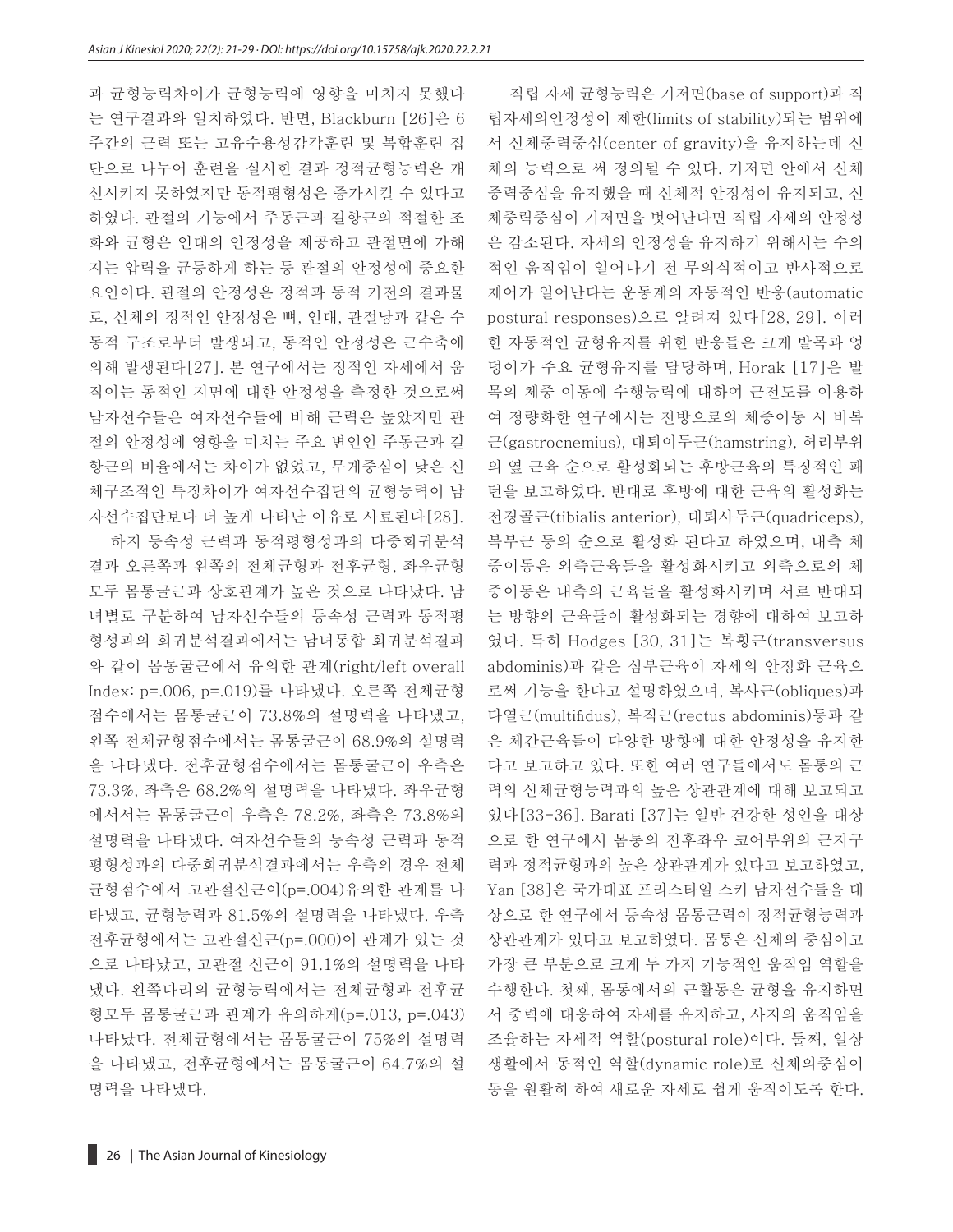자세적 역할과 동적인 역할은 신체를 사방으로 움직이 기 위한 몸통의 능력이다. 몸통은 중력에 대항하여 단축 성 근활동(concentric muscle activity)움직임과 지지 면으로 향하는 신장성 패턴(eccentric patterns)의 움직 임이 동반되며, 균형(balance)과 팔다리기능(extremity function)에 있어서도 중요한 역할을 담당한다. 몸통이 불안정하면 팔다리는 몸통을 안정시키는데 이용되어 본 래의 기능을 할 수 없기 때문에, 몸통 조절은 모든 기능 적 움직임에 있어서 기본이 된다. 유도선수들의 균형능 력에 미치는 영향에 있어서 몸통부위의 중요성이 등속 성 근력과의 관계에서도 잘 나타난 것으로 사료된다.

한편 남녀공통과 남자선수집단에서 몸통근력 굴근 요추부위에서의 관련성이 높은 이유로는 세계정상급 국 내 남자 유도선수들의 입상성적에 따른 경기력관련 체 력을 비교한 연구에서 우수유도선수집단은 전반적으로 무릎 신전근이 유의하게 높은 것으로 보고됐고[35], 신 전근의 활성화 경향은 전반적인 신체의 중심을 앞쪽으 로 기울이게 된다. 현재 한국남자유도선수들은 대부분 업어치기를 주요 공격 기술로 구사하고 있고 이러한 업 어치기 유형의 선수들의 특징으로 힘을 전방으로 미는 동작과 연계되어 있다. 이러한 미는 동작의 특징이 Seo [39]에서 나타난 대퇴신근의 비율과 본 연구에서 몸통 굴근의 상호관계가 높게 나타난 주요요인으로 사료된 다. 여자선수들의 경우 우측 고관절 신근의 관계가 높 게 나타났는데. 국내여자선수들의 기술 패턴을 분석하 여 보면 업어치기기술 활용빈도가 높은 편이지만 남자 선수들에 비해 틀어 잡는 자세가 많으며 이러한 자세에 서 우측 앞발에 체중이 유지되며 고관절신근의 근력과 균형 능력에 차이를 나타내는 주요원인으로 사료된다.

등속성 근력에서는 무릎과 고관절, 몸통 등 모든 등 속성 근력에서 유의한 차이가 있었지만 동적평형성에서 는 남녀 간의 유의한 차이가 나타나지 않았다. 등속성 근 력과 동적균형간의 관계에서는 등속성 근력과 동적평형 성 간에 높은 상관관계를 나타냈고 전체집단, 남자선수 집단, 여자선수집단으로 분류하여 각각을 분석한 결과 에서도 전체적으로 하지 등속성 근력과 동적평형성 간 에 높은 상관관계가 나타났다. 이를 다시 다중회귀분석 결과에서는 전체 집단과 남자선수집단에서는 몸통굴근 이 공통적으로 유의한 상호관계를 나타냈고, 여자선수 집단에서는 좌측의 경우 전체와 남자선수집단과 동일 하게 몸통굴근의 관계가 중요한 것으로 나타났지만 우 측의 경우 고관절 신근의 영향이 큰 것으로 나타났다. 저자는 선행연구 및 가설의 관점에서 결과를 논의하 고 해석 할 수 있어야 한다. 연구 결과와 그 의미는 가능 한 가장 광범위한 맥락에서 논의 되어야한다. 향후 연 구 방향에 대해서 강조 할 수 있으며, 연구의 제한 점에 대해서 논의한다.

## **결론**

본 연구 결과를 통해 남자선수집단에서는 몸통굴근 즉 코어부위가, 여자선수집단에서는 운동 및 신체적 특 성으로 인하여 고관절 신근에서 동적평형성과 상호관 계가 높은 것으로 나타났다. 본 연구 결과 향후 몸통근 력의 훈련으로 인한 향상이 균형 능력에 긍정적인 영향 을 미치는지에 대한 추가 연구와 성별 및 기간, 훈련 내 용, 체력수준별로 구분한 추가적인 연구가 필요할 것으 로 사료된다.

### **Conflicts of Interest**

The authors declare no conflict of interest.

#### **References**

- 1. Winter DA. Human balance and posture control during standing and walking. Gait Posture. 1995; 3(4):193-214.
- 2. Emery CA. Risk factors for injury in child and adolescent sport: a systematic review of the literature. Clin J Sport Med. 2003; 13(4): 256-268.
- 3. Hrysomallis C. Relationship between balance ability, training and sports injury risk. Am J Sports Med. 2007; 37(6):547-556.
- 4. McGuine TA, Greene JJ. Best T et al. Balance as a predictor of ankle injuries in high school basketball players. Clin J Sport Med. 2000; 10(4):239-244.
- 5. Emery CA, Meeuwisse WH. The effectiveness of a neuromuscular prevention strategy to reduce injuries in youth soccer: a cluster-randomised controlled trial. Br J Sports Med. 2010; 44(8):555-562.
- 6. Burke-Doe, A, Hudson, A, Werth, H, et al. Knowledge of osteoporosis risk factors and prevalence of risk factors for osteoporosis, falls and fracture in functionally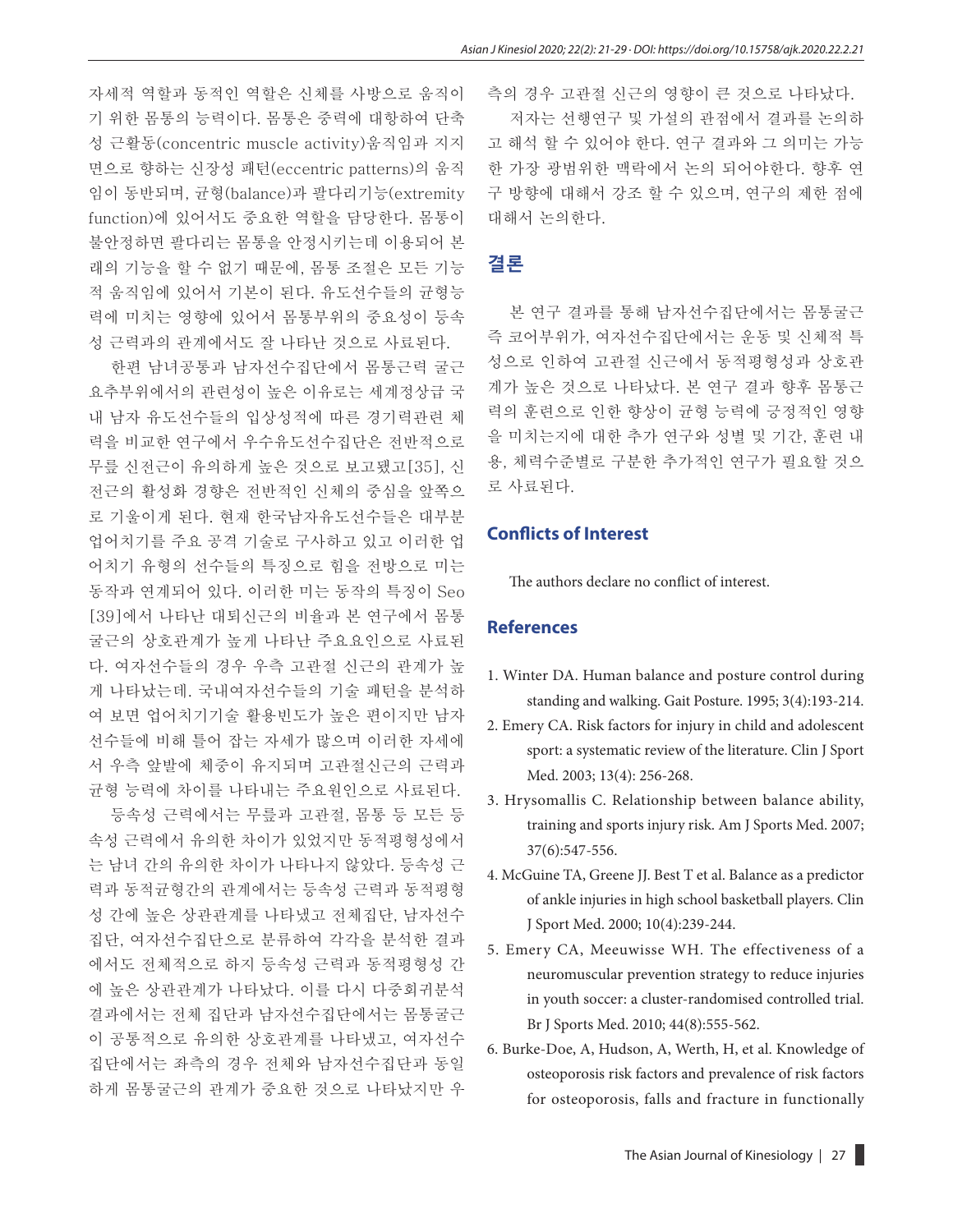independent older adults. J Geriatr Phys Ther. 2008; 31(1):11-17.

- 7. Hewett TE, Lindenfeld TN, Riccobene JV, et al. The effect of neuromuscular training on the incidence of knee injury in female athletes. Am J Sports Med. 1999; 27(6):699- 706.
- 8. Holm I, Fosdahl MA, Friis A, et al. Effect of neuromuscular training on proprioception, balance, muscle strength, and lower limb function in female team handball players. Clin J Sport Med. 2004; 14(2):88-94.
- 9. Hrysomallis C. Balance ability and athletic performance. Sport Med. 2011; 41(3):221-232.
- 10. Myer GD, Ford KR, Brent JL, et al. The effects of plyometric vs. dynamic stabilization and balance training on power, balance, and landing force in female athletes. J Strength Cond Res. 2006; 20(2):345.
- 11. Paterno MV, Myer GD, Ford KR, et al. Neuromuscular training improves single-limb stability in young female athletes. J Orthop Sports Phys Ther. 2004; 34(6):305- 316.
- 12. Willardson JM. Core stability training: applications to sports conditioning programs. J Strength Cond Res. 2007; 21(3):979-985.
- 13. Asadi A, de Villarreal ES, Arazi H. The effects of plyometric type neuromuscular training on postural control performance of male team basketball players. J Strength Cond Res. 2015; 29(7):1870-1875.
- 14. Karadenizli, ZI. The Effects of plyometric education trainings on balance and some psychomotor characteristics of school handball team. Univers. 2016; 4(10):2292-2299.
- 15. Karadenizli ZI. The effects of plyometric training on balance, anaerobic power and physical fitness parameters in handball. Anthropol. 2016; 24(3):751- 761.
- 16. Lust KR, Sandrey MA, Bulger SM, et al. The effects of 6-week training programs on throwing accuracy, proprioception, and core endurance in baseball. J Sport Rehabil. 2009; 18(3):407-426.
- 17. Sato K, Mokha M. Does core strength training influence running kinetics, lower-extremity stability, and 5000-

M performance in runners? J Strength Cond Res.2009; 23(1):133-140.

- 18. Kümmel J, Kramer A, Giboin LS, et al. Specificity of balance training in healthy individuals: a systematic review and meta-analysis. AM J Sport Med. 2016; 46(9):1261-1271.
- 19. Park HC, Yoon SJ. The effects of plyometric training and isokinetic training of lower limbs on isokinetic muscle strength and jump performance ability. J Sport and Leisure. 2013; 51(2):599-611.
- 20. Park JS, Lee HY. The effect of peak torque, power and muscle endurance in ankles by 12 weeks isokinetic training. Exercise Sci. 1998; 7(1):81-92.
- 21. Rothstein JM, Lamb RL, Mayhew TP. Clinical uses of isokinetic measurements: critical issues. Phys Ther.1987; 67(12):1840-1844.
- 22. Arnold BL, Schmitz RJ. Examination of balance measures produced by the Biodex stability system. J Athl. 1998; 33(4):323.
- 23. Ringsberg K. Gerdhem P, Johansson J, et al. Is there a relationship between balance, gait performance and muscular strength in 75-year-old women? Age Ageing. 1999; 28(3):289-293.
- 24. Kligyte I, Lundy-Ekman L, Medeiros JM. Relationship between lower extremity muscle strength and dynamic balance in people post-stroke. Medicina. 2003; 39(2):122-8.
- 25. McCurdy K, Langford G. The relationship between maximum unilateral squat strength and balance in young adult men and women. J Sports Sci. 2006; 5(2):282.
- 26. Blackburn T, Guskiewicz KM, Petschauer MA et al. Balance and joint stability: the relative contributions of proprioception and muscular strength. J Sport Rehabil. 2000; 9(4):315-328.
- 27. Baratta R, Solomonow M, Zhou BH, et al. Muscular coactivation: the role of the antagonist musculature in maintaining knee stability. Am J Sports Med.1998; 16(2):113-122.
- 28. Lee AJ, Lin WH. The influence of gender and somatotype on single-leg upright standing postural stability in